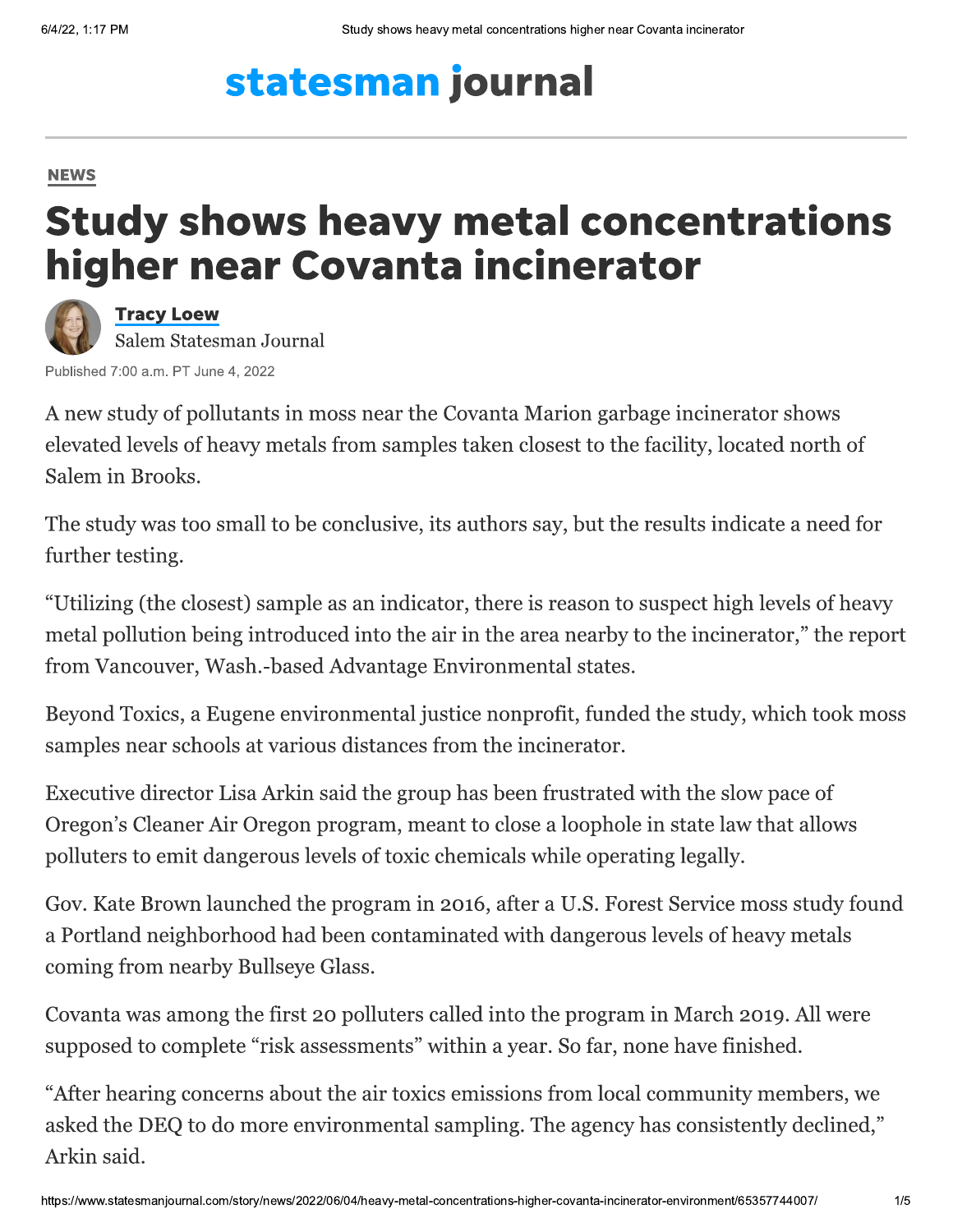$\mathsf{F}$ 

"We feel that environmental sampling is necessary due to the age of the incinerator, the amount of medical waste they process, the other types of industrial waste they accept for incineration, the significant amount and varied types of air pollution they are responsible for, and the fact that the DEQ doesn't have a thorough process to determine health risks from dioxins and heavy metal emissions that travel offsite," Arkin said.

#### **Moss as a bioindicator**

In the winter of 2013 U.S. Forest Service workers collected moss from 346 locations in Portland, testing the samples for heavy metals.

The study revealed two hotspots, where cadmium, a heavy metal that can cause cancer and damage lungs and kidneys, was measured many times higher than elsewhere in the city.

DEQ followed up with air monitoring, and in 2016 found unhealthy levels of cadmium and arsenic, another cancer-causing heavy metal, in the air around Bullseye Glass in Southeast Portland and Uroboros Glass in North Portland.

The companies were following all state requirements for controlling emissions.

Scientists have used moss as a biological indicator of air pollution since the late 1960s, a Forest Service report on the Portland testing noted.

"Past studies have shown that levels of pollutants in moss correlate with atmospheric air pollution measured by instruments, suggesting that moss can complement existing networks of air quality monitors," the report stated.

In its Covanta study, Advantage Environmental used the same sampling methodology as the Forest Service did in Portland, although at a smaller scale.

The company sampled moss near three schools at varying distances from the incinerator.

The closest sample was taken near the former Brooks Elementary School, about a third of a mile from the facility.

The next was taken near Chemawa Indian School, about three miles southwest of the facility.

The farthest sample was taken near Gervais Elementary school, about five miles northeast of the facility.

 $\overline{5}$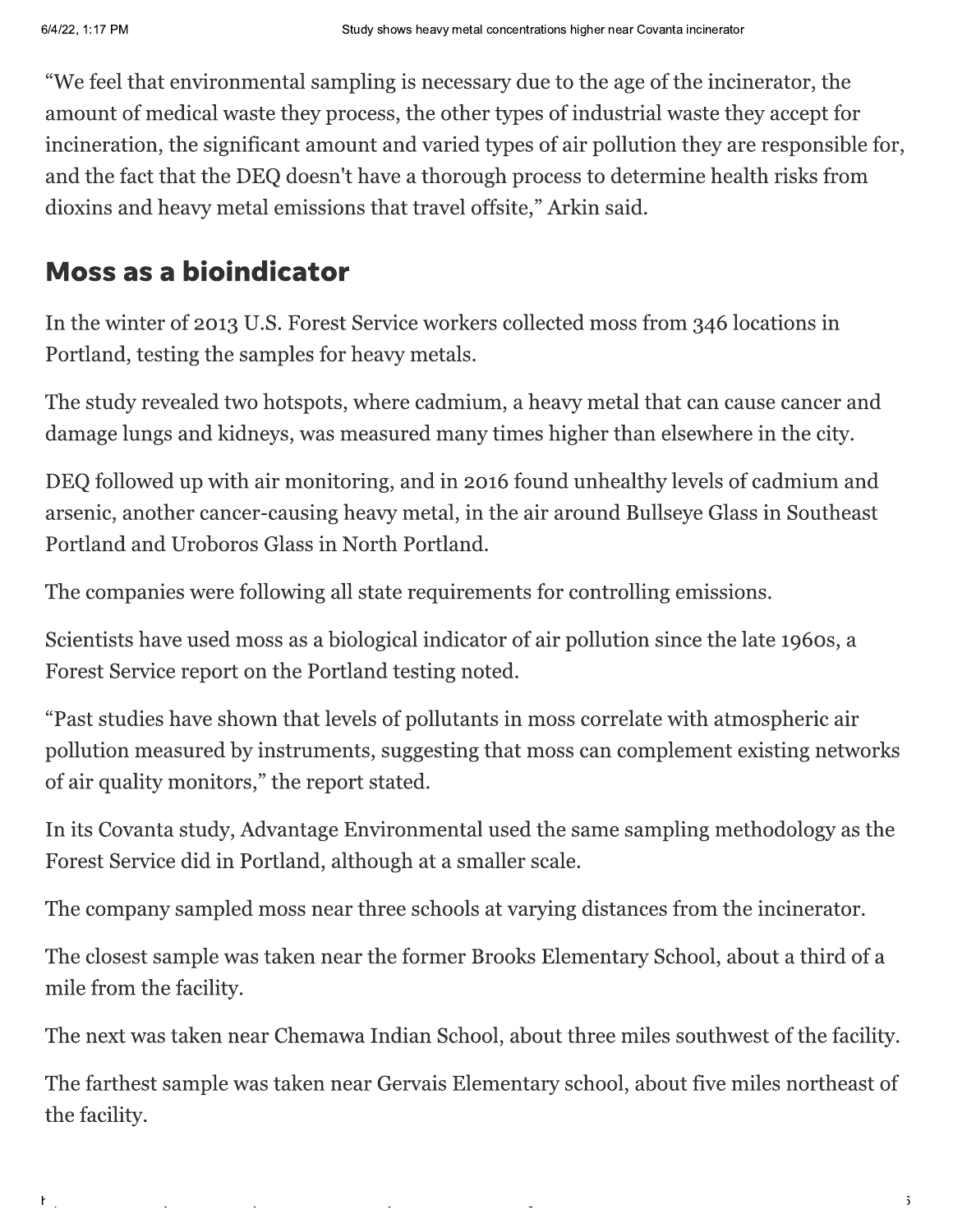Ł

Moss samples were collected at least one meter off the ground to avoid contamination from sprays and pets. They were immediately stored at 39.2 F, then dried for 24 hours at 104 F.

The samples were then sent to Specialty Analytical in Clackamas for analysis.

The result: Moss collected near Brooks Elementary, closest to the incinerator, had double the levels of barium, cadmium, chromium, lead and mercury as those collected farthest from the site.

Moss data are an indicator, but don't carry health thresholds. DEQ air monitoring would be necessary to determine whether any hotspots are dangerous.

"Our hypothesis was that finding a pattern of heavy metals in tree moss consistent with proximity to the incinerator would suggest that heavy metals deposition is related to the incinerator emissions (rather than other sources or random presence of heavy metals). Our conclusion is that our hypothesis is supported by the data," Arkin said.

"We are concerned about these pollutants impacting schools located in close proximity to the incinerator," she said.

### **Further sampling requested**

Covanta's 36-year-old incinerator burns most of Marion County's residential and commercial waste, generating electricity that it sells to Portland General Electric.

Neighbors and environmental groups have said for years they don't know enough about what the incinerator is burning, and what's coming out of its smokestack.

They say they're particularly concerned about out-of-state medical waste burned at the facility. That waste can have high levels of plastics, which can create dioxins, particulate matter and other harmful pollutants when burned.

Beyond Toxics met with DEQ on May 23 and askedofficials to follow up its moss study with further air sampling.

"Our recommendation is that the DEQ should test for heavy metals (and dioxins) in nearby locations in light of our preliminary data," Arkin said. "We are concerned about these pollutants impacting schools located in close proximity to the incinerator."

DEQ spokesman Harry Esteve said the department still is reviewing the report. But he downplayed its significance.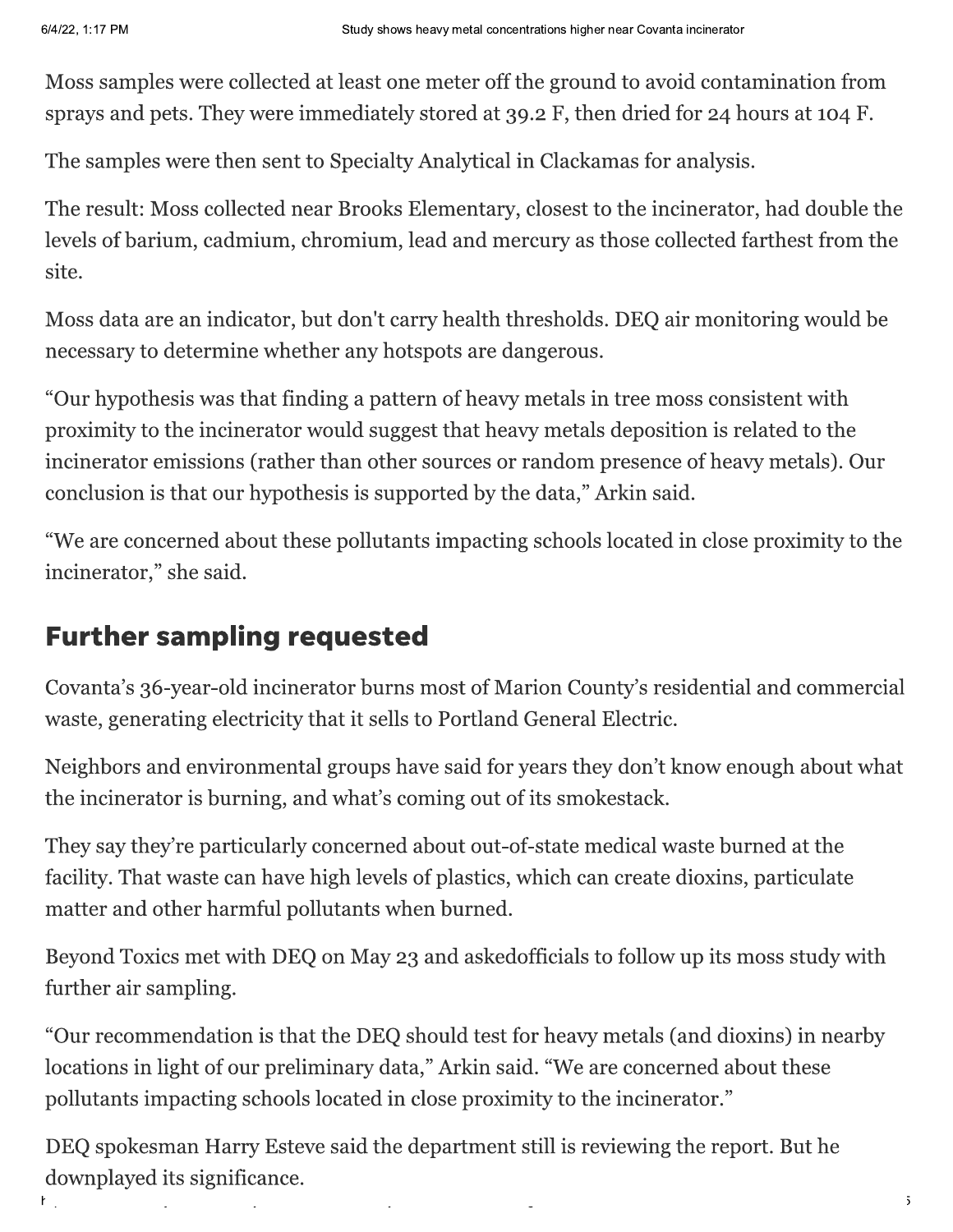"A very preliminary review (of Beyond Toxics' study) shows levels of heavy metals that are consistent with what we'd expect in a populated environment," he said.

Moss sampling can provide a screening of the presence of certain pollutants in the environment, but can't be used to characterize emissions from a particular source, Esteve said.

"Sampling moss shows a cumulative sense of environmental impact, and cannot provide any sense of time-scale or indicate what direction the metals may have come from," he said.

And, there are no health standards that relate to levels of metals in moss, Esteve said.

More valuable information can be provided by source testing, or measuring levels of pollution as emissions leave the stack, which DEQ has required Covanta to do under the Cleaner Air Oregon program, Esteve said.

Covanta spokeswoman Nicolle Robles declined to comment on the study.

#### **Cleaner Air Oregon process**

The Cleaner Air Oregon program is supposed to help the public know exactly what toxic chemicals are in facilities' air emissions, evaluate whether those contaminants pose a risk to health and, if necessary, work to reduce those risks.

DEQ identified more than 350 facilities for inclusion in the program. But at the current pace, it will take decades to get to them all.

DEQ has said risk assessments are proving more challenging than expected.

"We haven't gotten to that stage of getting a completed risk assessment for any of those existing sources," said J.R. Giska a Cleaner Air Oregon official. "Nobody has had to reduce risk yet."

DEQ granted Covanta five extensions to its November 2020 deadline to submit stack testing results.

Covanta completed the testing this March, but deviated from some elements of its DEQapproved testing plan. It retested some, but not all, of those elements, Giska said.

DEQ decided that the data was representative enough to use for the emissions inventory.

Testing is just the first step in the Cleaner Air Oregon process.